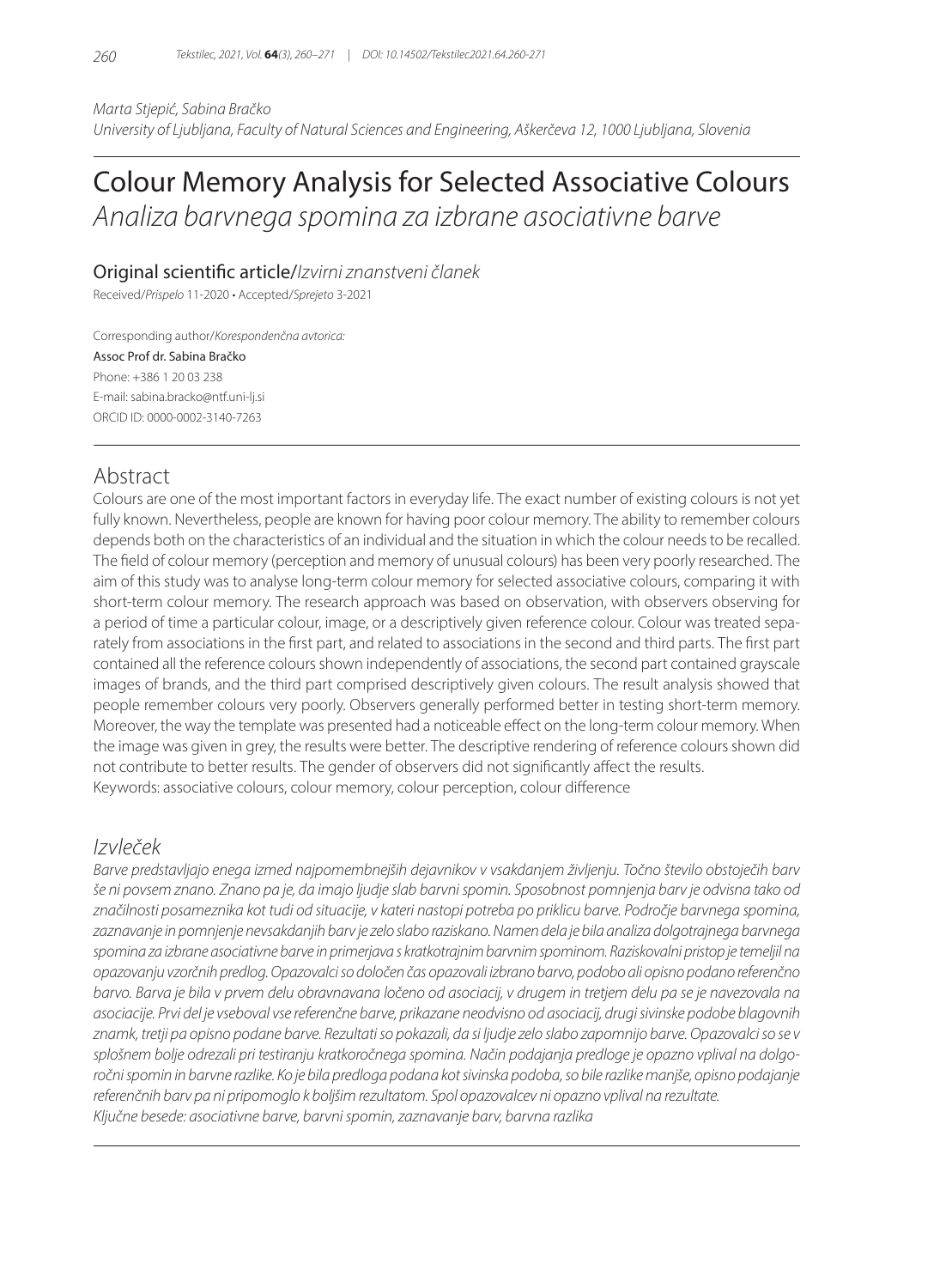# 1 Introduction

Human senses form the foundation of a person and their existence. Our smell, taste, touch, hearing and sight play a key role in our understanding of the world. We use our senses to receive information from the environment. In this way, we also obtain information about various brands and companies. In consequence, the so-called "Sensory marketing", i.e. effect on customer well-being, perception and behaviour, was invented. The aspect of vision proved to be the most decisive in this field. People start explaining visual impressions of surroundings at a very early age. Most consumers thus have complete confidence in their vision. It allows them to do almost everything, from performing everyday tasks to distinguishing between different packaging and brands in the store. Visual information is extremely influential and the most important visual element turned out to be colour. Colours carry meaning and communicate information. Scientists have found that colour arrangements affect attitude as well as feelings and mood [1]. Our age and gender significantly influence which colour patterns we prefer. Fakin et al. found that in general the most popular colours are blue and green, with blue prevailing among male observers. Brown and pink turned out to be the least popular colours. The results varied throughout different age periods. One of the more noticeable changes was the popularity of black, which has grown in recent years in the younger population and has become less popular in elder age groups [2].

People update and build their archives of colour impressions on a daily basis, facing new experiences. They can name these impressions; however, they cannot avoid making mistakes when trying to recall them from their long-term memory. A comparison of a colour in the current situation with the one from the past happens completely automatically, naturally, yet the choice and the results vary depending on the circumstances and colour shades [3]. The ways of testing colour memory are very different. Perez-Carpinell stated [4] that colour memory is successive colour matching after a certain time has elapsed from the observation. Comparing the colour from our long-term memory with the present is much more important as it may seem at first glance. People choose fresh fruits and vegetables based on their previous experience, which means freshness, ripeness. They usually select and buy clothes according

to their colour preferences and they pick the colour that matches the rest of their outfit [5].

A simultaneous comparison of samples with the reference colour is usually very accurate. The results of the research confirmed as many as 96% correct results. In the case of the remaining 4%, the colour difference was minimal [6]. A successive comparison occurs when some time elapses between the observation of a given reference colour and the sample. In this case, the colour memory is used, which is more common in everyday life [4]. Research has also confirmed that the more we increase the pause time, the greater the colour differences; however, only to a certain extent. If increased over 15 min, no major differences are observed [7–10].

Bodrogi and Tarczali [11] studied how colour memory is affected by the surroundings of a colour pattern, when it is observed within a certain image or context. Prototype paints or associative colours, e.g. the colour of the sky, plants, and skin, were observed as a simple colour pattern shown in a photorealistic image. The results showed that the association could be influenced by the added image despite the longer time period having passed since remembering the colour stored in long-term memory.

The aim of our study was hence to examine how the method of recall from memory affects our long-term memory. To examine this, we used in addition to independent colour patterns two options, i.e. grayscale images of brands and a description of associative colours. A comparison of short-term and long-term memory was performed on the basis of calculated colour differences.

# 2 Experimental

The experimental part was based on an observation experiment, which was divided into three parts. In the first part, observers were exposed to a single colour for 5 s, then after a 10 s pause, they used a circular template to select the colour they thought was the reference. The set of colours used in the first part was then repeated in the second and third part. The first part thus contained 16 colours, and the second and third contained 8 colours each. The second part contained grey images of certain brands, and the third part included descriptions of associative wellknown colours. In addition to short-term memory, we also tested long-term memory. In the first part of the study, colours were considered independently of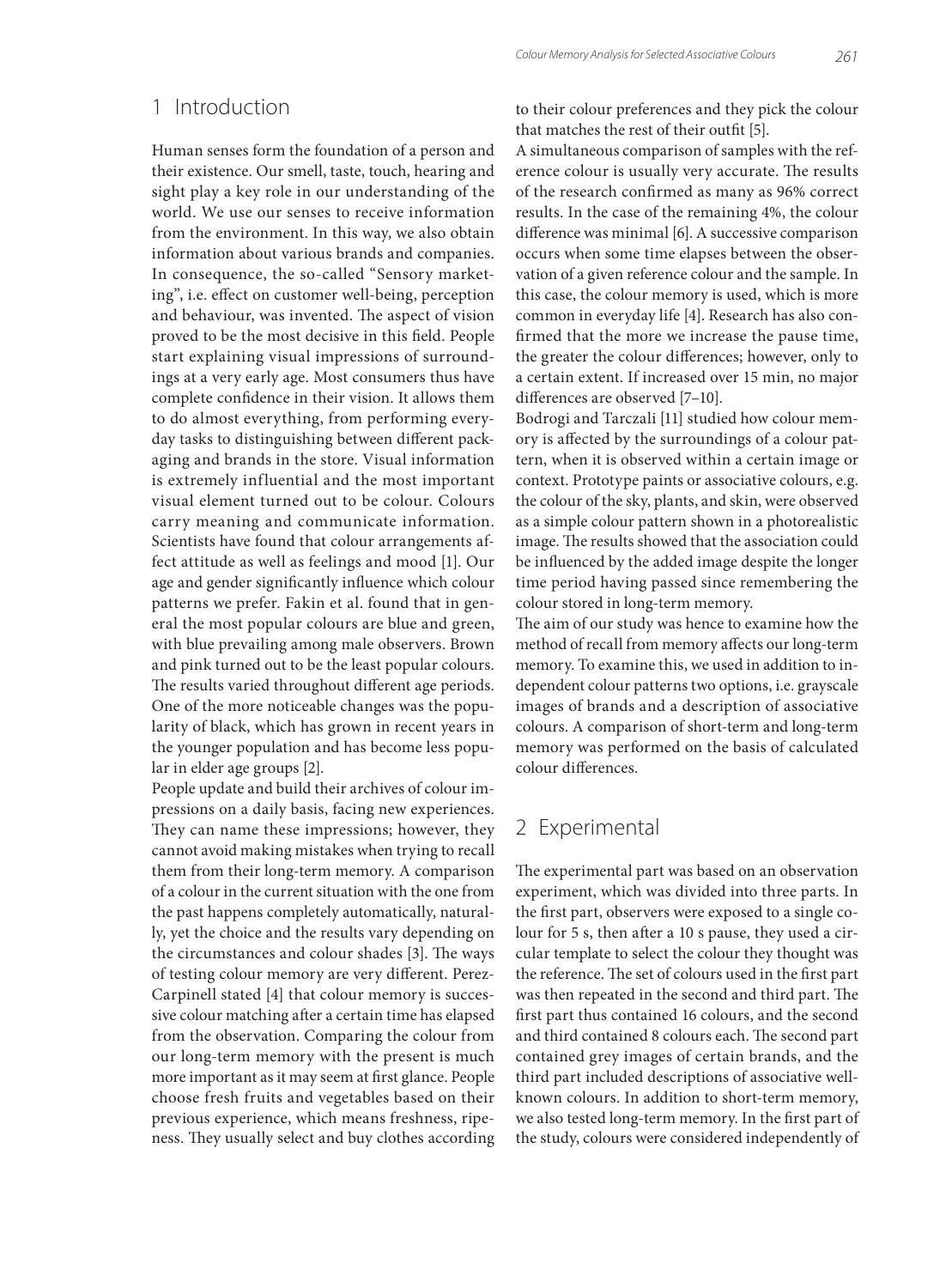associations, and in the second and third part, they were considered in conjunction with corresponding associations.

# *2.1 Preparation of reference colours and patterns*

Reference colours were divided into two groups, each containing 8 colours. The first group (cf. Table 1) contained associative colours that are tied to everyday experiences, i.e. cinnamon brown, grass green, sky blue, cyan, lemon yellow, colour of an orange, purple red and magenta. The second group (cf. Table 2) consisted of associative colours related to brands and companies, i.e. Starbucks green, blue colour of the European Union, Facebook blue, Milka purple, yellow colour of the Post office Slovenia, Mueller orange, red colour from the University of Ljubljana and red-pink colour of the Mercator store.

We checked the representative colours of companies online and in collections. Those related to descriptive naming were selected according to the colour values that were reported most often. Colour values were presented in the *CIELAB* colour space using *L\*a\*b\** coordinates [12].

All reference colours and associated patterns were prepared with Photoshop. The entire template was made in InDesign to ease the reading of the results. The method of selection and the conditions taken into account are described below.

## **Selection of samples according to each reference colour**

For each reference colour, we prepared 8 different visually similar colour samples, which were selected according to three basic colour properties, i.e. hue, lightness and saturation (cf. Figure 1). Samples were

| Reference colour | Sample | $L^*$ | $a^*$ | $b^*$ |  |
|------------------|--------|-------|-------|-------|--|
| $1-I$            |        | 56    | 38    | 56    |  |
| $1-II$           |        | 48    | $-23$ | 25    |  |
| $1-III$          |        | 79    | $-18$ | $-22$ |  |
| $1-IV$           |        | 91    | $-51$ | $-15$ |  |
| $1-V$            |        | 95    | $-10$ | 76    |  |
| $1-VI$           |        | 68    | 45    | 74    |  |
| $1-VII$          |        | 56    | 76    | 69    |  |
| $ 1-VIII $       |        | 60    | 93    | $-61$ |  |

*Table 1: Reference colours with CIE L\*a\*b\*coordinates; Group 1: colours of well-known objects*

| Table 2: Reference colours with CIE L'a'b' coordinates; Group 2: colours of brands and logos |  |  |  |  |
|----------------------------------------------------------------------------------------------|--|--|--|--|
|                                                                                              |  |  |  |  |

| Reference colour | Sample | $L^*$ | $a^*$          | $b^*$ |  |
|------------------|--------|-------|----------------|-------|--|
| $2-I$            |        | 37    | $-36$          | 19    |  |
| $2-II$           |        | 15    | 46             | $-77$ |  |
| $2-III$          |        | 38    | $\overline{4}$ |       |  |
| $2-IV$           |        | 39    | 25             | $-43$ |  |
| $2-V$            |        | 84    | 9              | 83    |  |
| $2-VI$           |        | 61    | 52             | 62    |  |
| $2-VII$          |        | 48    | 66             | 53    |  |
| $2-VIII$         |        | 48    | 72             | 26    |  |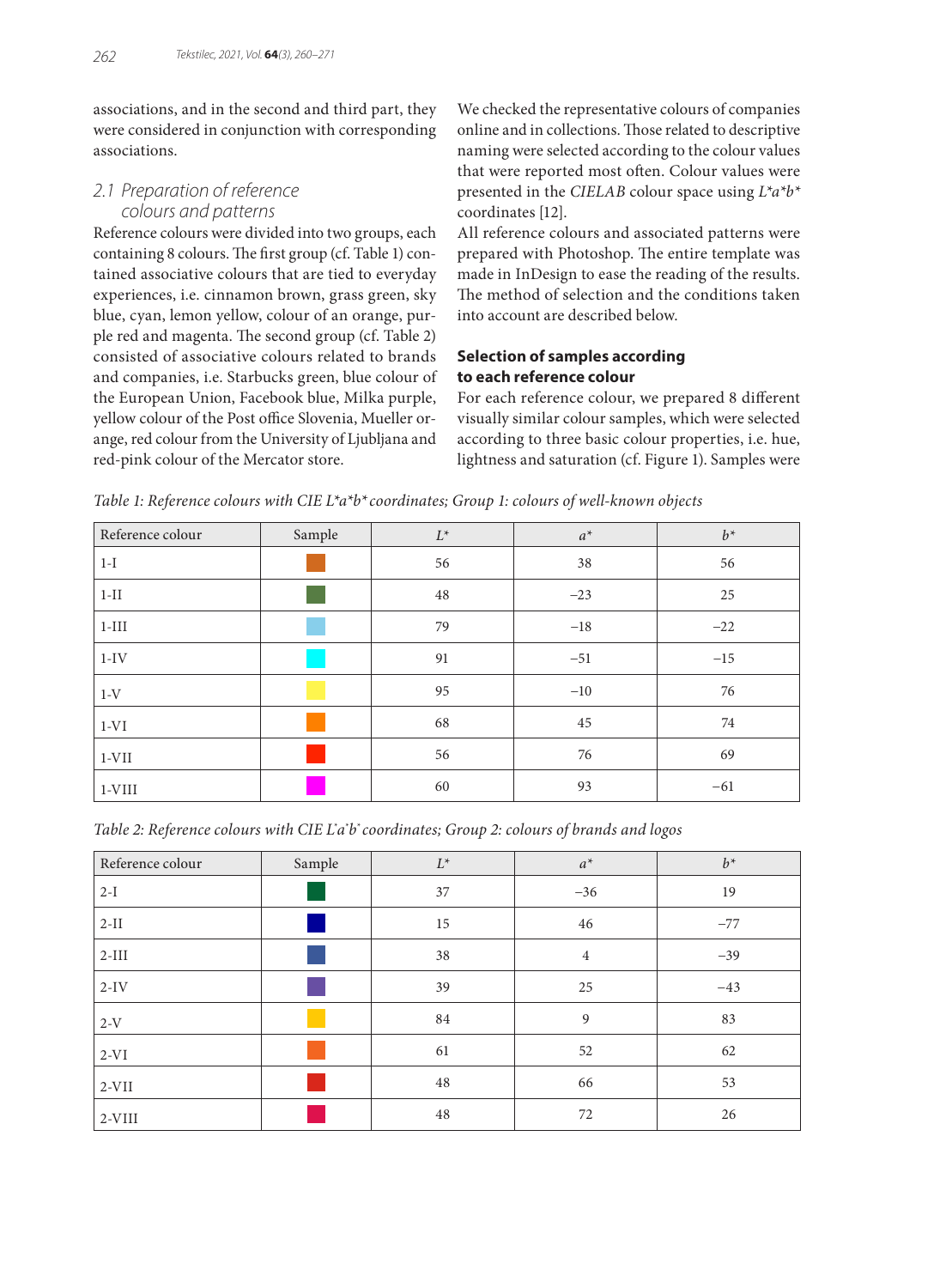

*Figure 1: Reference colours with appropriate samples in a\*b\* plane of CIELAB colour space*

obtained by changing the *CIELAB* hue difference, Δ*H\* ab,* by 2 units, *CIELAB* lightness difference, ∆*L*\*, by 3 units, and saturation, i.e. *CIELAB* chroma difference,  $\Delta C^*_{ab}$ , by 3 units. An exception was the blue colour of the European Union, where the samples did not differ enough from each other for the observer to be able to distinguish among them; therefore, we changed them by 5 units  $(-5, -10 \text{ and } -15)$ .

*2.2 Test preparation*

#### **Test group**

The test group consisted of 12 observers, 8 female and 4 male. The age range was 15–30 years, since people are most sensitive to perception in this period [11, 13]. The oldest observer was 24 years old and the youngest was 16 years old, for at younger observers deviations could occur [8]. In accordance with recommendations [9], all participants previously performed the Farnsworth-Munsell hue colour vision test to demonstrate their ability to distinguish colours and assure their normal colour vision. Observers had different educations in different fields of study. Some also had poorer eyesight and used glasses; however, this did not affect the test results.

#### **Observation conditions**

The conditions of observation were the same for all observers, ensuring comparable results and excluding the influence of possible external factors. A 25-inch Dell U2518D monitor with the resolution of  $1920 \times 1080$  and brightness of 350 cd/m<sup>2</sup> was used. Brightness was set to maximum value. The testing was performed in a dark room, the only light source being the screen.

The observer was positioned 50 cm away from the screen, sitting at a 90° angle to the screen. Before each test, we checked the screen brightness and the display resolution of the screen image.

#### **Presentation of colour templates**

For each reference colour, four different templates were prepared (cf. Figure 2). The first colour template contained only the reference colour shown in the shape of a square measuring  $6 \times 6$  cm. The other two templates contained a reference colour and 8 associ-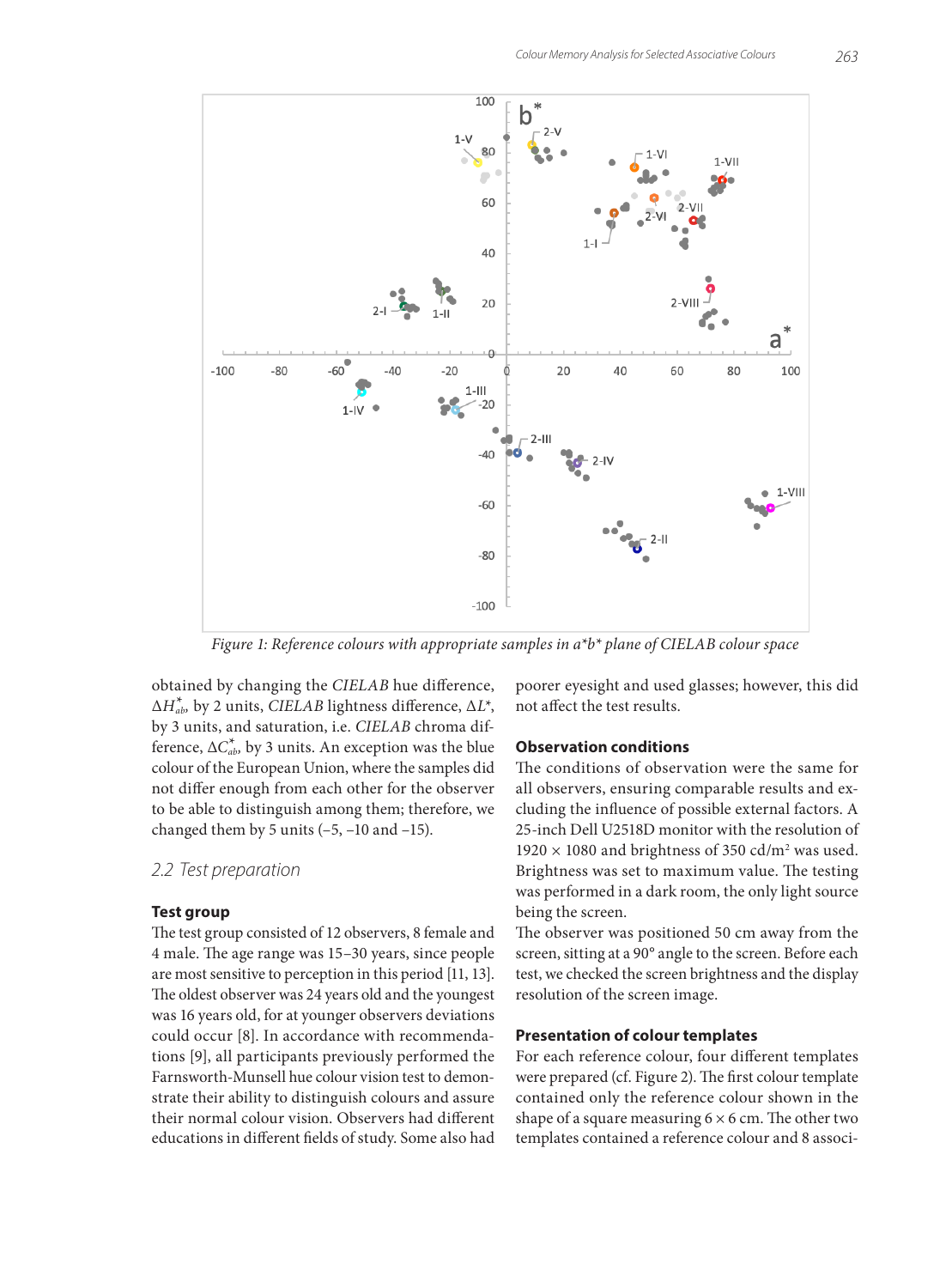

*Figure 2: Presentation of colour templates when testing colour memory*

ated samples. The templates differed from each other in the arrangement of colour patterns. Each sample was shown in the form of a  $6 \times 6$  cm square as well. The squares were arranged in a circle in the middle of the template. To ease the observing and reduce eye fatigue, the background colour was neutral grey  $(L^* = 75, a^* = -3, b^* = -2)$ . The third template depended on the group the colour was from. In Group 1, i.e. tied to colour names, the template only contained a description of the colour on white background. The typography used was an 87-point Myriad Pro. In Group 2, i.e. colour tied to the brand, the image of the brand was shown in a  $6 \times 6$  cm square in grey tones on white background. A neutral grey background was displayed for 10 s between each reference colour template and the sample template (cf. Figure 2).

## *2.3 Performance of testing*

We first explained the course of the research in detail to each observer to have time to adjust to a dark space. The first part of the study contained all 16 reference colours from both the first and the second group, the observers not being aware of this. A template with a reference colour was displayed for 5 s, which was followed by a 10-second pause with a neutral grey background to calm the eyes and prevent the glow of colours. Studies [14] have confirmed that memorising is best in the first 5 s, prolonging the time not having any major effect on the results.

The observer then selected a sample for which they considered it is the same as the reference. The time for sample selection was not limited, since this has not been shown as necessary in previous studies [14, 15]. A new template with a reference colour followed.

In the second part, the observer observed grey images of well-known companies and brands. The attachment was displayed for 5 s, then they chose the colour sample for which they thought it belonged to the company. At this stage, we checked long-term memory bound to associative colours. In the third part of the research, associative colours were given descriptively. The same as in the previous parts, the template was shown for 5 s. Based on the experience, the observer selected a colour sample that they associated with the description.

# *2.4 Evaluation of colour differences*

The reference colours and the selected colour samples were defined by the coordinates of the *CIELAB* colour space and the colour differences, Δ*E\* ab,* were calculated using the basic *CIELAB* equation [12]. Moreover, the contributions of *CIELAB* lightness difference, *∆L\** , saturation, i.e. *CIELAB* chroma difference, Δ*C\* ab*, and *CIELAB* hue difference, Δ*H\* ab*, were calculated, describing the differences between the observed reference colour and memorised colour represented by the selected sample [16].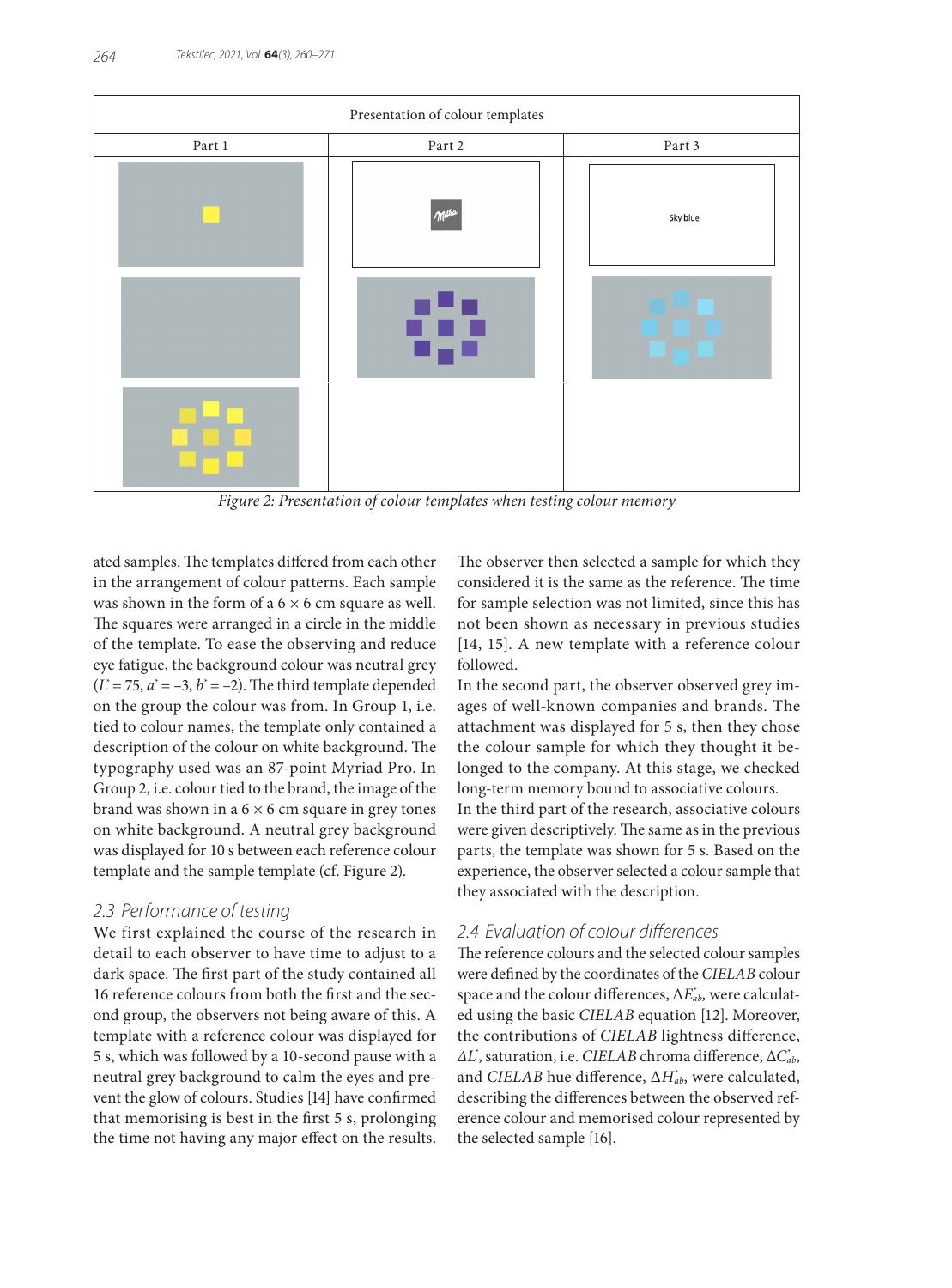## *3.1 Overview of colour differences*

In the first part of the study, where short-term colour memory was tested, male observers (Δ*E\* ab* = 5.09) performed slightly better than female ( $\Delta E_{ab}^* = 5.26$ ). *CIELAB* lightness differences were minimal (∆*L\** = 0.04), similarly observed in previous studies [17]. The differences in saturation were also small ( $\Delta C_{ab}^* = 0.29$ ). According to the results of our study, hue was remembered the least accurately  $(\Delta H_{ab}^* = 4.95)$ , which contradicts with the findings of some other studies [6]. In this case, male observers performed better ( $\Delta H_{ab}^* = 4.69$ ) than female (Δ*H\* ab* = 5.21) (cf. Table 3).

In the second part of the study, which was based on brand recognition, female observers (Δ*E\* ab* = 4.99) performed better than male ( $\Delta E_{ab}^* = 5.21$ ), which might be due to women being more often in contact with brands and companies. Again, the *CIELAB* lightness differences were very small *(∆L\** = 0.07), the average difference in saturation being slightly larger *(*ΔC $^*_{ab}$  = 1.40). The largest difference was observed as *CIELAB* hue difference ( $\Delta H_{ab}^*$  = 5.00), where larger deviations were detected by male observers  $(\Delta H_{ab}^* = 5.21)$  compared to females  $(\Delta H_{ab}^* = 4.79)$ .

In the last part, related to the conceptual representation of associative colours, the average colour difference was the highest ( $\Delta E^*_{ab} = 5.33$ ), which can be attributed to poor colour memory, especially unreliable long-term memory. The *CIELAB* lightness difference for selected samples was approximately one unit *(∆L\** = 1.09) and no major deviations in saturation were observed ( $\Delta C_{ab}^*$  = 0.86). The largest contribution to the *CIELAB* colour difference was detected as the *CIELAB* hue difference ( $\Delta H_{ab}^* = 5.13$ ). The latter is unusual and in contradiction to some previous research [6], as it would be expected that this property is remembered most accurately as basic colour information. *CIELAB* lightness differences are expected to be small, although most studies show that observers remember light reference patterns as even lighter and dark as darker [7, 13] (cf. Table 3).

## *3.2 Comparison of long-term and short-term memory*

### **Reference colours Group 1: well-known objects**

The first group contained associative reference colours that relate to familiar concepts and objects. The results (cf. Figure 3) showed that the average colour difference for Group 1 of the reference colours was greater in Part 3 of the study ( $\Delta E_{ab}^* = 5.27$ ) than in Part 1 ( $\Delta E^*_{ab}$  = 4.40). The first part was based on shortterm memory and the third part on long-term memory. Observers had to recall only what they thought was most appropriate colour and then select a sample. Given that all observers successfully passed the colour vision test, the reason for errors was primarily their poor long-term memory for colours. The total value of the colour difference was mostly due to the *CIELAB* hue difference, which was also larger in Part 3 (Δ*H\* ab* = 4.16) than in Part 1 ( $\Delta H_{ab}^* = 3.70$ ). There were no major lightness differences (Part 1: *∆L\** = 1.04 and Part 3: *∆L\** = 1.11) nor chroma differences (Part 1: Δ*C\* ab* = 1.83 and Part 3:  $\Delta C_{ab}^* = 1.47$ ). On average, observers chose darker and less saturated samples. In general, we can say that the differences are greater when dealing with long-term colour memory. For most reference colours, a larger colour difference was found in Part 3 and a smaller one in Part 1.

The results showed that the best recognised reference colour was in Part 1 of the study colour 1-IV (cyan) with the smallest overall colour difference  $(\Delta E_{ab}^* = 1.89)$ . The reason can be attributed to the uniqueness and unnaturalness of the colour. A much larger colour difference was observed in Part 3 of the

*Table 3: Average colour differences in Part 1 (short-term memory), Part 2 (long-term memory using grayscale image) and Part 3 (long-term memory using description of colour)*

| Part                | Part 1 |      |      | Part 2 |      |      | Part 3 |      |      |
|---------------------|--------|------|------|--------|------|------|--------|------|------|
| Gender              | Female | Male | All  | Female | Male | All  | Female | Male | All  |
| $ \Delta H^*_{ab} $ | 5.21   | 4.69 | 4.95 | 4.79   | 5.21 | 5.00 | 5.05   | 5.21 | 5.13 |
| $ \Delta C^*_{ab} $ | 0.62   | 1.96 | 0.29 | 1.33   | 1.48 | 1.40 | 0.86   | 0.85 | 0.86 |
| $ \Delta L^* $      | 0.34   | 0.27 | 0.04 | 0.43   | 0.28 | 0.07 | 0.72   | 1.47 | 1.09 |
| $ \Delta E^*_{ab} $ | 5.26   | 5.09 | 5.18 | 4.99   | 5.42 | 5.21 | 5.17   | 5.48 | 5.33 |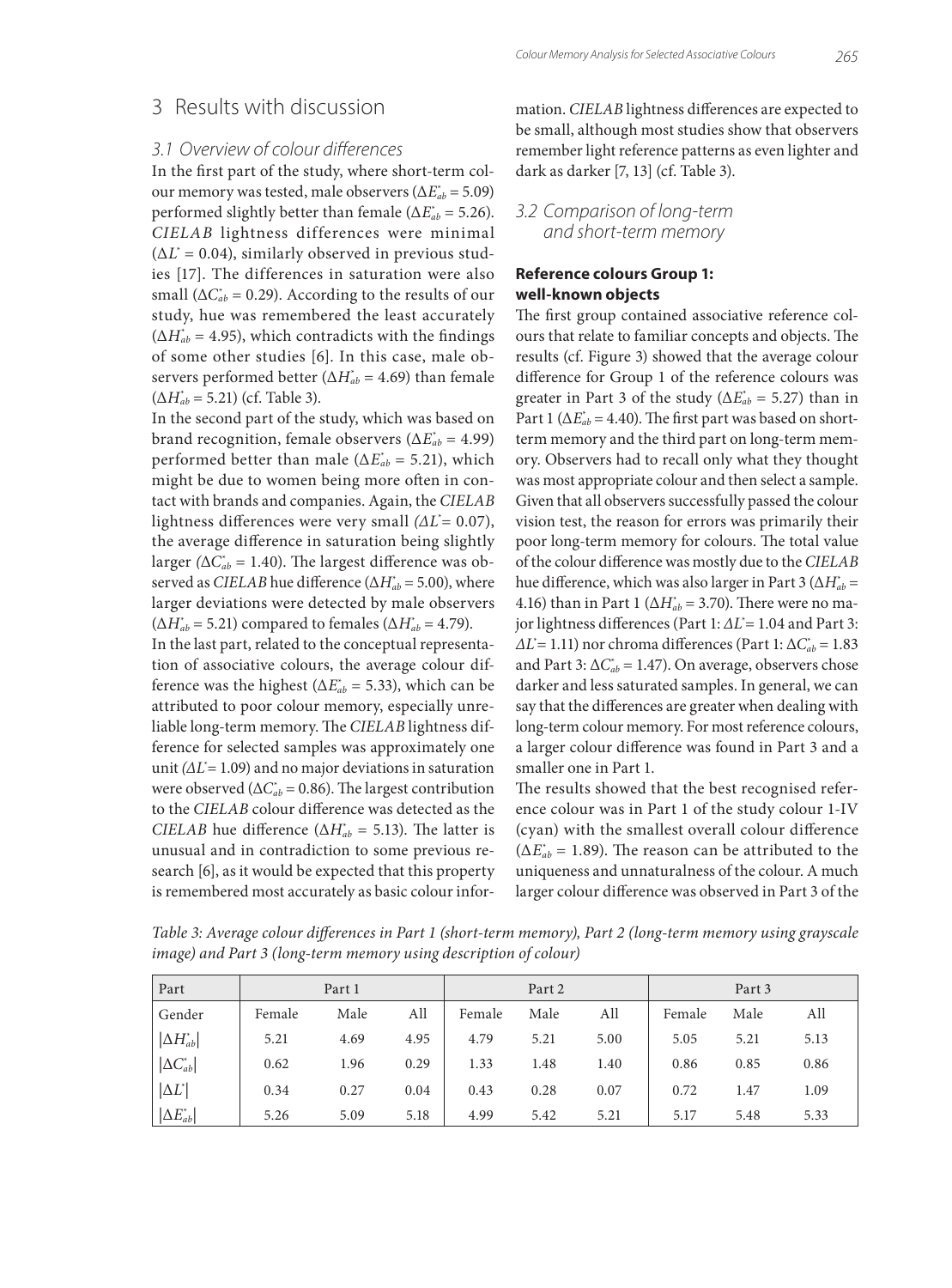study ( $\Delta E^*_{ab}$  = 6.43), when observers had to recall the same colour from memory and select the correct pattern. Let us mention that most of the observers were full-time students in the field of graphic arts, this colour hence being well known to them. Similarly, it is worth mentioning the reference colour 1-VIII (magenta), which was also well recognised by the observers, especially in Part 3 of the study (Δ*E\* ab* = 2.61). The worst recognised reference colours were 1-V (lemon yellow) and 1-VI (orange fruit). In both cases, the average colour differences were high, which can be attributed to the fact that both yellow and orange have a smaller number of light levels and the differences increase rapidly. We attribute the large discrepancies to our perceptions of the colour of an orange and our experience of it. A similar study was performed using a monochromatic light source that also displayed a lemon yellow colour. Otherwise, this colour is supposed to have the highest accuracy, with the wavelength peak at 570 nm (in addition to blue with the peak at 494 nm). The observers recognised it best and the results had the smallest deviations from the reference colour in a given case. Improvement followed by using the association with a lemon [14].

The biggest contribution to the total *CIELAB* colour difference was due to the *CIELAB* hue difference which in some cases almost equalled the total colour difference. All reference colours that achieved a larger total *CIELAB* colour difference in Part 3 than in Part 1 of the study also exhibited a larger *CIELAB* hue difference in Part 3 than in Part 1: 1-I (cinnamon brown), 1-II (grass green), 1-IV (cyan), 1-VI (orange fruit) and 1-VII (purple-red). Due to the predominant influence of the

*CIELAB* hue difference on the total colour difference, the reverse also applies to all other reference colours. The deviations in *CIELAB* lightness were relatively small, with the exception of the reference colours 1-I (cinnamon brown, Part 3: *∆L\** = –2.42), 1-III (sky blue, Part 1: *∆L\** = 2.83 and Part 3: *∆L\** = 2.42), 1-VI (orange fruit, Part 1: *∆L\** = –3.58) and the reference colour 1-VII (purple red, Part 3: *∆L\** = –4.67). Even when there was a larger deviation, observers chose darker samples than the reference. An exception was found only for the reference colour 1-III (sky blue), for which ligshter samples were chosen.

We also detected similarly small differences in saturation when recalling colours from memory. Observers selected less saturated samples in most cases. Major deviations were only in the case of the reference colours 1-I (cinnamon brown, Part 3: Δ*C\* ab* = 3.79), 1-VII (purple red, Part 1: Δ*C\* ab* = –2.84 and Part 3:  $\Delta C_{ab}^* = -3.98$ ) and the reference colour 1-VIII (magenta, Part 1: Δ $C_{ab}^*$  = -2.84).

The comparison of Parts 1 and 3 of the research agrees with our assumptions that the differences will be greater in Part 3, which is tied to long-term memory, and this is also in agreement with previous investigations [8, 9]. Regardless of the fact that the observers had the reference colours descriptively given, this did not affect their final decision. Each one of us has a different idea of objects; therefore, we choose different colour patterns depending on our memory. The evocation of associations by means of a verbal description of colour did thus not affect the improvement of long-term memory. The only exception may be the reference colour 1-VIII (magenta), which achieved noticeably better results when given

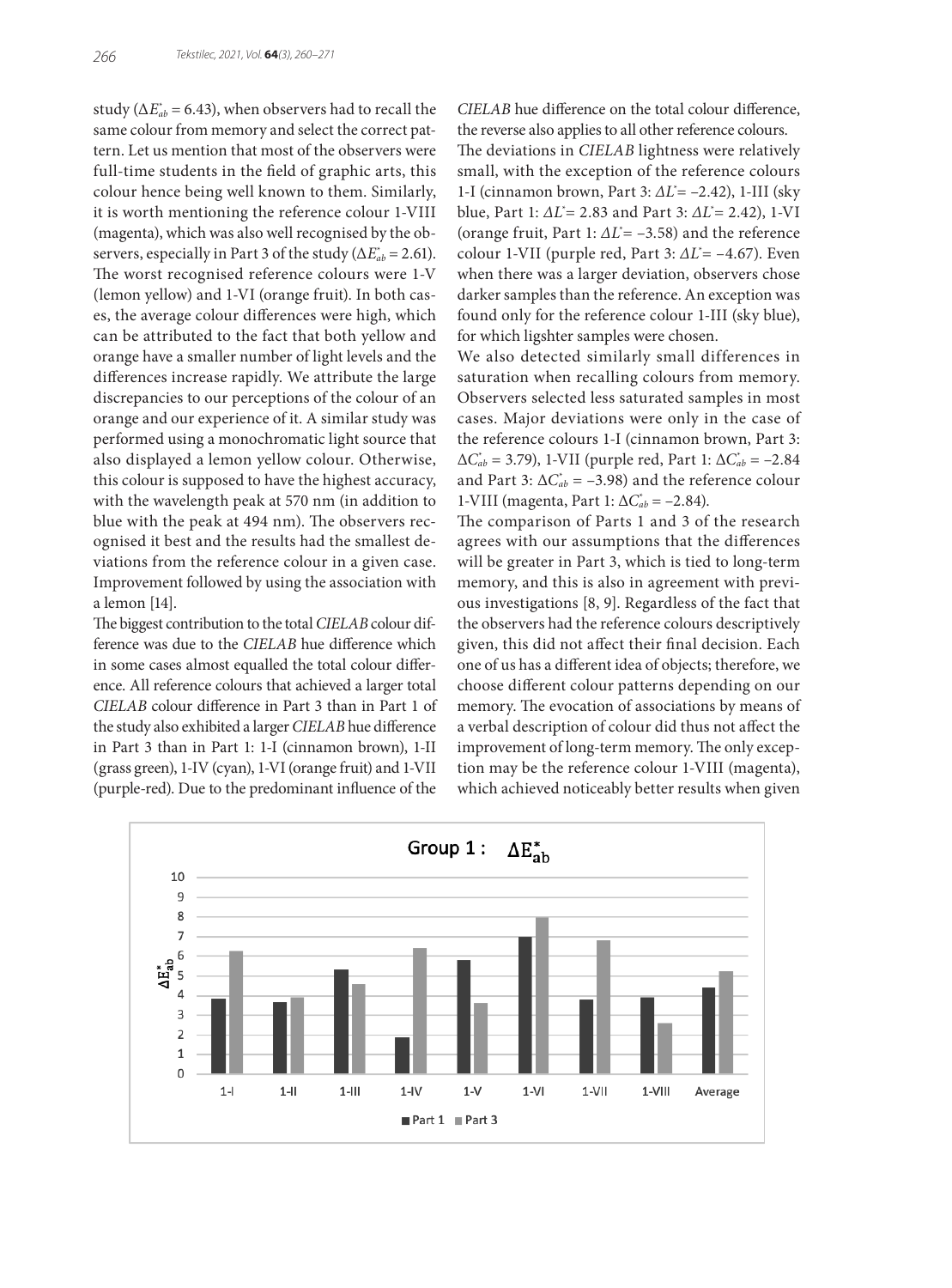



*Figure 3: Comparison of Part 1 (short-term memory) and Part 3 (long-term memory using description of colour) for samples 1-I–1-VIII: CIELAB colour difference (*Δ*E\* ab), CIELAB hue difference (*Δ*H\* ab), CIELAB chroma difference (C\* ab) and CIELAB lightness difference (∆L\* )*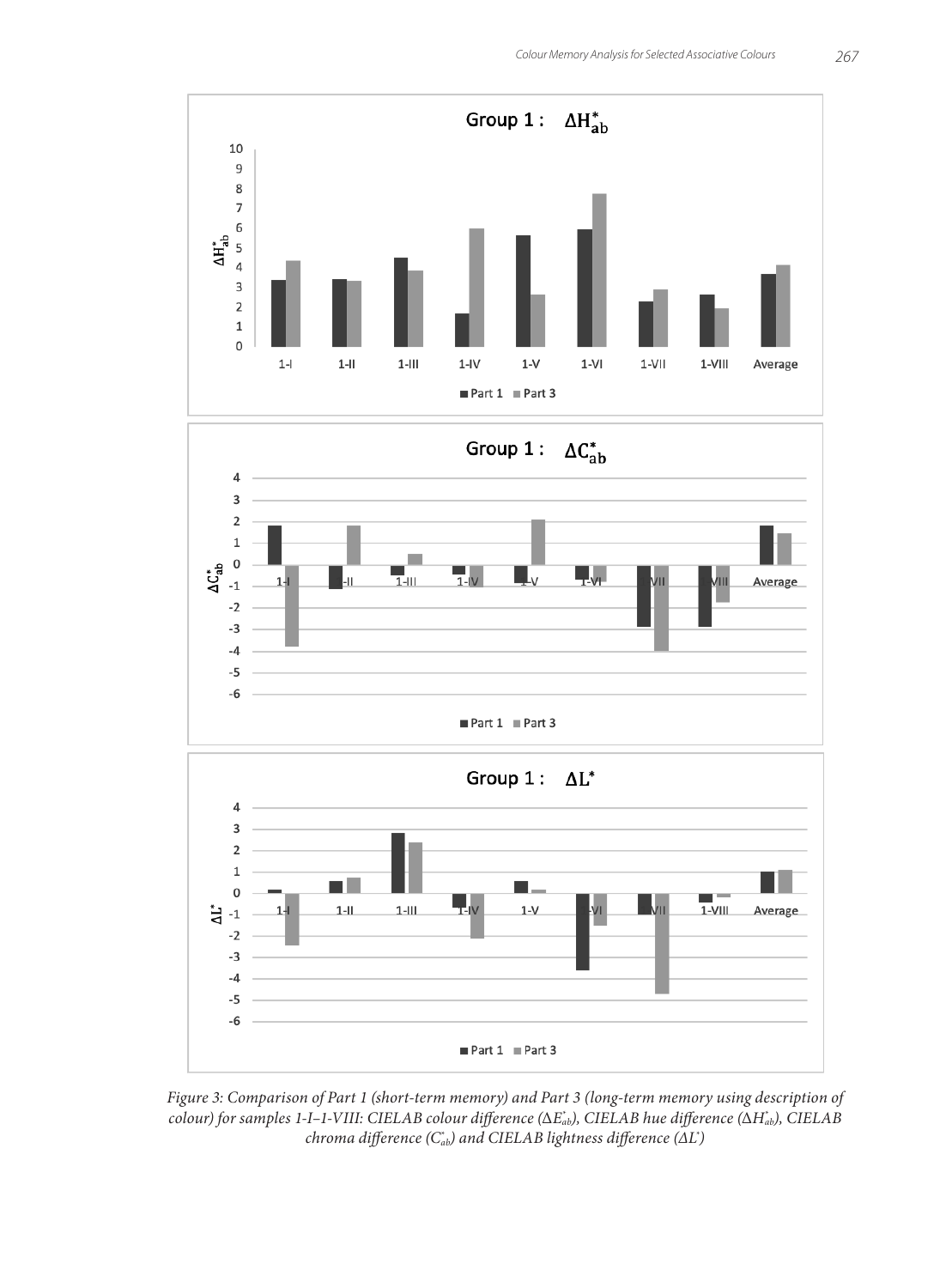descriptively. This colour is well known by its name and the descriptive rendering in this case led to minor colour differences. The explanation for better recognition could also lie within the Weber's law [18], as its initial stimulus intensity is higher due to its chromaticity, grey background and dark room.

#### **Reference colours Group 2: brand colours**

The second group contained associative reference colours that relate to companies and brands. The results are shown in Figure 4. The average colour difference in Part 1 of the study was  $\Delta E^*_{ab} = 6.01$  and in Part 2  $\Delta E^*_{ab}$  = 5.13. Contrary to our expectations, the results were better in Part 2, when observers selected samples based on long-term memory. The reason can be found in the fact that most observers are often in contact with the colours of the brands that were presented as a reference. Whenever there is a connection between a colour and an object or an image from our memory, there are differences in selected patterns and thus in research results. An improvement and a smaller deviation of the overall colour difference was observed compared to the situation where there were no associations [15, 19].

The results for the reference colours 2-III (Facebook blue), 2-IV (Milka purple), 2-VI (Mueller store orange) and 2-VIII (red-pink colour of the Mercator store) were consistent with the findings of a smaller colour difference in Part 2. The reference colour 2-VIII achieved the largest colour difference within Part 1 ( $\Delta E^*_{ab}$  = 9.42) and the smallest colour difference within Part 2 ( $\Delta E^*_{ab}$  = 2.75) as it was best recognised. All observers recognised this brand very successfully. The reference colour 2-VI (Mueller store orange)

was less recognisable (Part 1:  $\Delta E^*_{ab}$  = 6.68 and Part 2:  $\Delta E^*_{ab} = 5.62$ ), perhaps due to less frequent encounters with it, or just a human tendency to remember bright colours less well. In the case of the reference colour 2-III (Facebook blue), the differences (Part 1:  $\Delta E^*_{ab} = 5.87$  and Part 2:  $\Delta E^*_{ab} = 5.00$ ) occurred most likely due to different screen renderings of the application of the mentioned social network and the previously changed representative colour of the application. The reference colour 2-IV (Milka purple) was very well recognised by most observers (Part 1:  $\Delta E^*_{ab}$  = 5.35 and Part 2:  $\Delta E^*_{ab}$  = 3.86). In fact, they had bigger problems in Part 1, when they had to imprint the colour in their memory and recognise it after 10 seconds.

Interestingly, the reference colour 2-VII (red colour of the University of Ljubljana, Part 1: Δ*E\* ab* = 5.53 and Part 2:  $\Delta E^*_{ab}$  = 5.69) achieved very similar colour differences in both parts of the research. Due to the fact that all observers are in frequent contact with this colour, such results differ from expectations in the case of long-term memory and can be explained by a variety of representations, as the problems are mainly a consequence of inconsistent rendering and rendering of colours; the overall graphic image of the University of Ljubljana uses a darker colour than the website. The reason for the deviation of the reference colour 2-I (Starbucks green) is probably that its recognition depends on the frequency of encountering the brand. The observers who are not very familiar with it consequently did not recognise it well in Part 2 of the study. The reference colour 2-II (blue colour of the European Union) made greater differences (Part 1:  $\Delta E_{ab}^* = 4.95$  and Part 2:  $\Delta E_{ab}^* = 6.19$ ), most likely due to the inconsistency in its representations

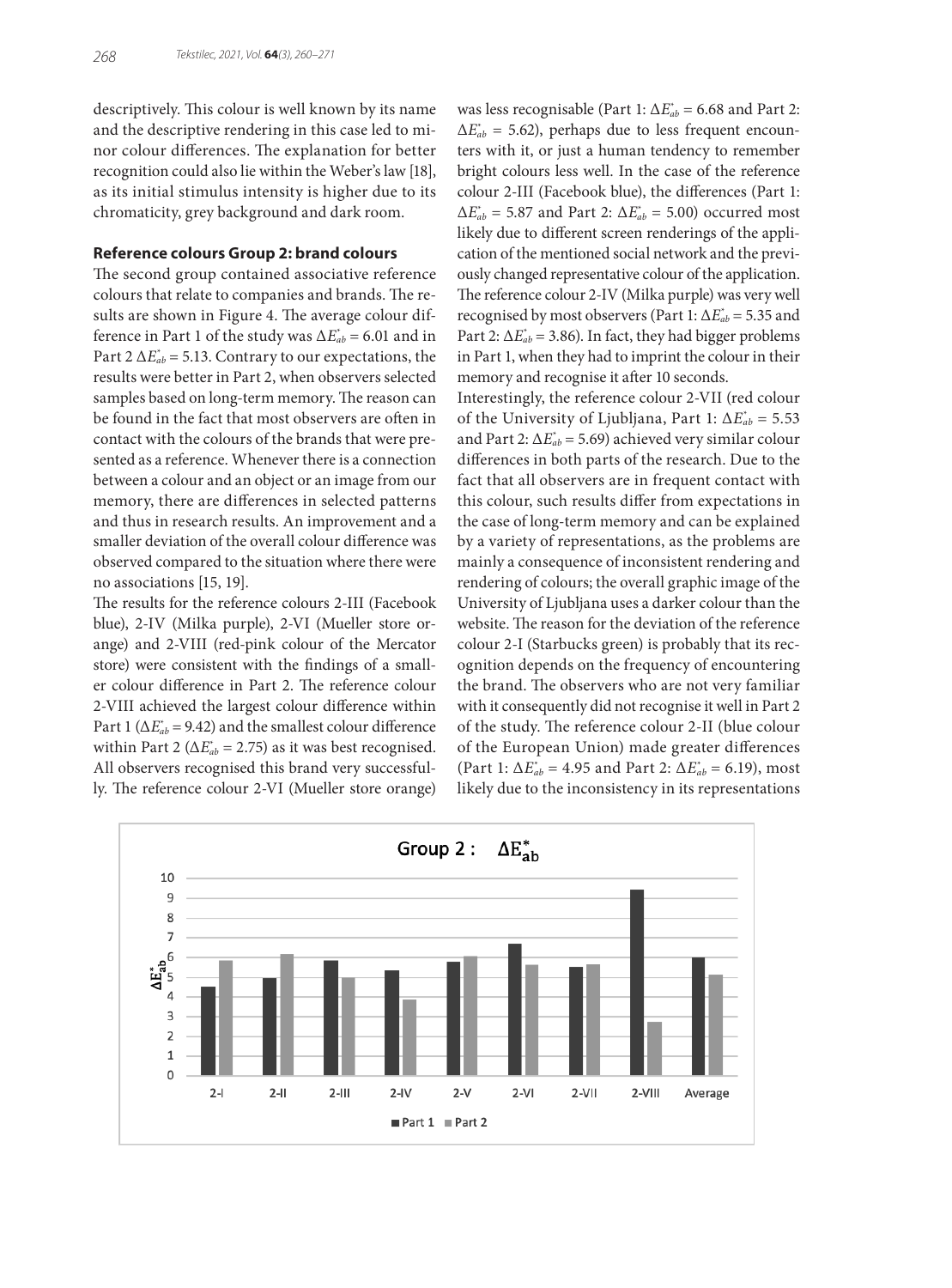

*Figure 4: Comparison of Part 1 (short-term memory) and Part 2 (long-term memory using grayscale image) for samples 2-I–2-VIII: CIELAB colour difference (*Δ*E\* ab), CIELAB hue difference (*Δ*H\* ab), CIELAB chroma difference (C\* ab) and CIELAB lightness difference (∆L\* )*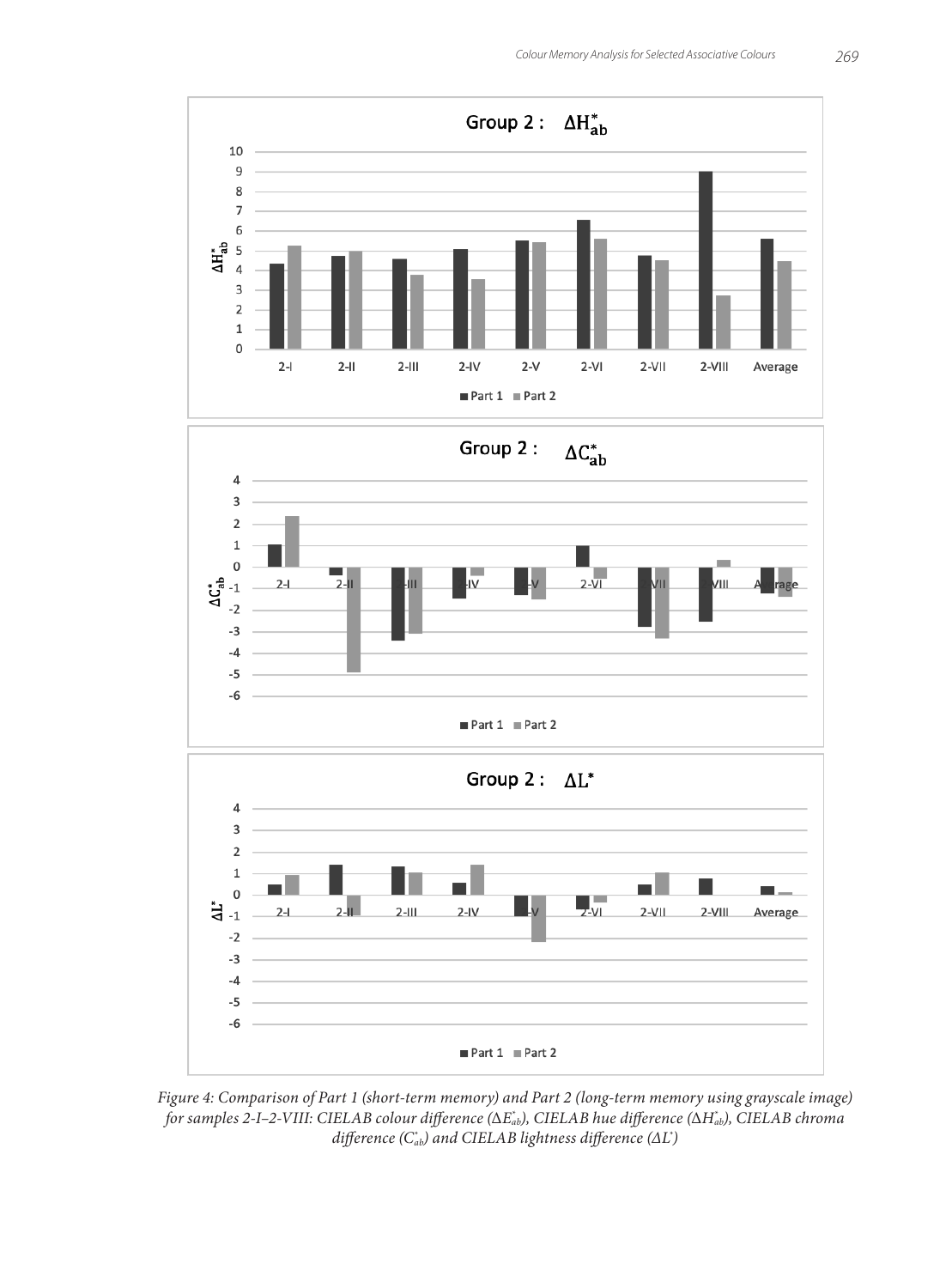(flags, screens, application, TV etc.). Each participant has thus a completely different idea of this colour. The average *CIELAB* lightness differences were very small in both Part 1 and 2 of the study (Part 1: *∆L\** = 0.43 and Part 2: *∆L\** = 0.14). Generally, observers chose lighter samples than the reference colour. The average *CIELAB* chroma differences were slightly  $\text{larger (Part 1: } \Delta C_{ab}^* = -1.21 \text{ and Part 2: } \Delta C_{ab}^* = -1.37).$ Observers mostly chose less saturated samples.

The colour differences were predominantly displayed as the *CIELAB* hue difference (Part 1:  $\Delta H_{ab}^*$  = 5.59 and Part 2:  $\Delta H_{ab}^*$  = 4.49), which again had the greatest impact on the total colour difference. Consistent with the total *CIELAB* colour difference, the *CIELAB* hue difference was greater in Part 1 than in Part 2 for the majority of Group 2 reference colours.

The comparison of Parts 1 and 2 of the research does not match our assumptions that the differences will be greater in Part 2, which depended on long-term memory. The differences were smaller in Part 2, where observers selected samples according to the grey image of the brand. Evidently, the way the suggestions were made was crucial for minor colour differences and had an impact on better long-term memory results. Similar results were found in a research when observers used a black and white photography of a reference coloured object [20]. According to the results, observers performed better in Part 2 of the study when observing grayscale brand suggestions, with some exceptions that were either not well known among observers or differed in the ways in which they were depicted and the applications they encountered: 2-I (Starbucks green), 2-II (blue colour of the European Union), 2-V (yellow colour of the Post office Slovenia) and 2-VII (red colour of the University of Ljubljana). According to the Weber-Fechner law, the perceived magnitude of a stimulus, in this case colour, is proportional to the logarithm of the physical stimulus intensity [21]. Consequently, such results could reflect the inability of the human visual system to distinguish relatively small colour differences in case of highly saturated colours.

# 4 Conclusion

The result analysis confirmed that people have a deficient memory for colours. Observers performed much worse in the part of the study that was tied to long-term memory. We can therefore confirm that our long-term memory is not as accurate as shortterm. Although an unreliable colour memory can lead to unpleasant surprises when selecting a certain hue, e.g. when buying clothes, this can be improved by offering suitable support or association. The results showed that the way colour suggestions are made has a significant impact on colour differences when testing colour memory. When the suggestions were given only with the help of verbal descriptions of reference colours, the results were worse, consequently confirming our hypothesis that deviations are greater with long-term memory. In the case of grayscale brand proposals, however, observers achieved better results. Here, the association with the help of a grayscale template had a strong impact on improving long-term memory. The results showed that our memory for lightness is relatively accurate. In general, the colours in our memory are slightly more saturated than they really are. The largest share of the total colour difference was exhibited as the hue difference, which is in contradiction to some previous research. Female observers remembered the colours slightly better than male, the differences between the two genders not being substantial.

# References

- 1. AMSTEUS, Martin, AL-SHAABAN, Sarah, WALLIN, Emmy, SJÖQVIST, Sarah. Colors in marketing: A study of color associations and context (in) dependence. *International Journal of Business and Social Science*, 2015, **6**(3), 14.
- 2. FAKIN, Darinka, SMOLJANOVIĆ, Lavra, OJSTRŠEK, Alenka. Detection and perception of colour regarding gender and age. *Tekstilec*, 2020, **63**(1), 50–59, doi: 10.14502/ Tekstilec2020.63.50-59.
- 3. BYNUM, Carlisle, EPPS, Helen, KAYA, Naz. Color memory of university students: influence of color experience and color characteristic. *College Student Journal*, 2006, **40**(4), 824–831.
- 4. PÉREZ-CARPINELL, Joaquín, BALDOVÍ, Rosa, DOLORES DE FEZ, M., CASTRO, José. Color memory matching: time effect and other factors. *Color Research and Application*, 1998, **23**(4), 234–247, doi: 10.1002/(SICI)1520-6378- (199808)23:43.0.CO;2-P.
- 5. FORNAZARIČ, Milena, TOROŠ, Ivan. Relationship between behavioural factors and colour preferences for clothing. *Tekstilec*, 2018, **61**(1), 4–14, doi:10.14502/Tekstilec2018.61.4-14.